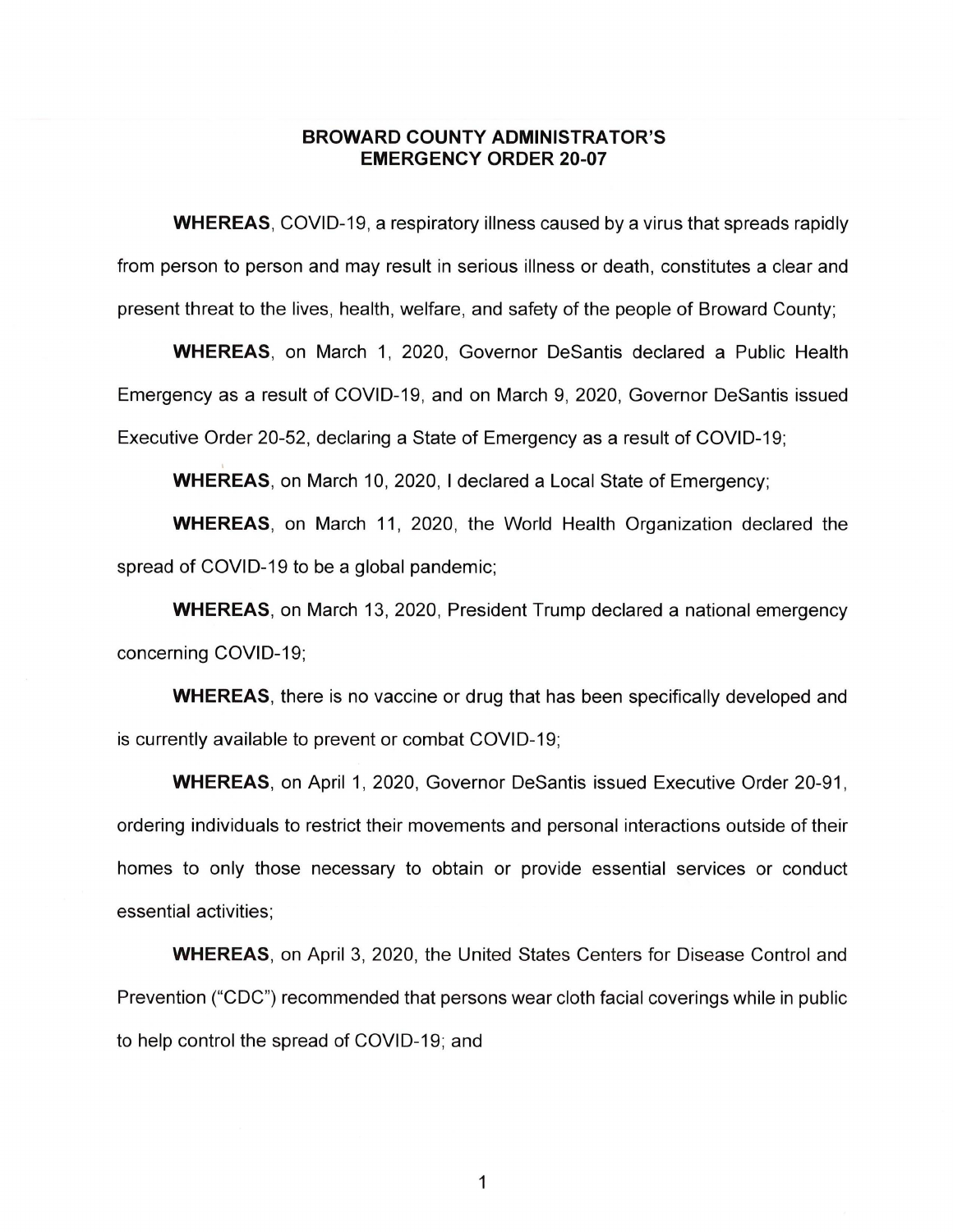**WHEREAS,** Broward County wishes to take additional steps it believes are necessary to minimize the spread of COVID-19 and avoid harm to the South Florida community,

**NOW, THEREFORE,** I, Bertha Henry, the Broward County Administrator, pursuant to my emergency authority under Sections 8-53 and 8-56 of the Broward County Code of Ordinances, as well as the authority granted to me by the Declaration of Emergency issued by Governor DeSantis in Executive Order 20-52, by Chapter 252, Florida Statutes, by the Board of County Commissioners, and by the Broward County Comprehensive Emergency Management Plan, hereby order as follows:

Section 1. All persons who are providing essential services, as defined by the Governor's Executive Order 20-91, as amended, shall wear a facial covering during in-person interactions with the public. Members of the public shall use a facial covering when obtaining essential services. Facial coverings should cover nose and mouth and comply with the CDC recommendations. For CDC guidance on selection, use, and sanitization of facial coverings (see https://www.cdc.gov/coronavirus/2019-ncov/preventgetting-sick/diy-cloth-face-coverings.html). Facial coverings and other disposable personal protective equipment such as masks and gloves must be discarded properly; littering of facial coverings or other personal protective equipment is prohibited.

Section 2. Notwithstanding the requirements of Section 1, facial coverings should not be placed on young children under the age of two (2), or by persons who have difficulty breathing. The facial covering requirements of Section 1 shall not apply to public safety, fire, and other life safety personnel, as their personal protective equipment requirements will be governed by their respective agencies. This Emergency Order is in

2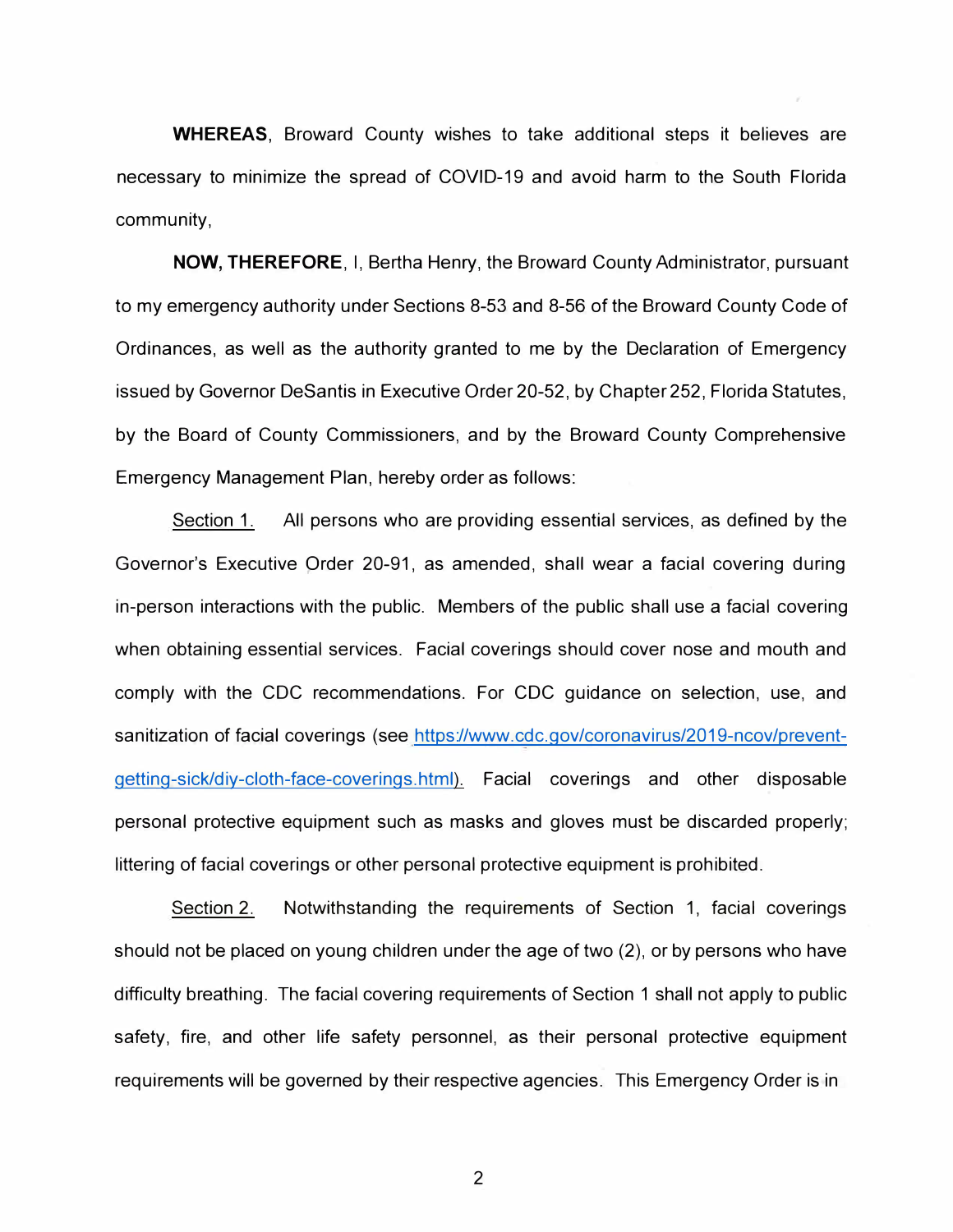addition to, and does not modify, any social distancing requirements imposed by other applicable orders. The provisions of this Emergency Order shall serve as minimum standards, and municipalities may establish more stringent standards within their jurisdictions, to the extent permitted by law.

Section 3. Applicability; Severability.

This Emergency Order applies to incorporated and unincorporated areas within Broward County, but has no application outside of Broward County. Any provision(s) within this Emergency Order that conflict(s) with any state or federal law or constitutional provision, or conflict(s) with or are superseded by a current or subsequently-issued Executive Order of the Governor or the President of the United States, shall be deemed inapplicable and deemed to be severed from this Emergency Order, with the remainder of the Emergency Order remaining intact and in full force and effect. To the extent application of some or all of the provisions of this Emergency Order is prohibited on the sovereign land of a federally or state recognized sovereign Indian tribe, such application is expressly excluded from this Emergency Order.

Section 4. Effective Date: Duration.

This order shall be effective as of 12:01 a.m. on Saturday, April 11, 2020. This Emergency Order shall expire upon the expiration of the existing State of Local

3